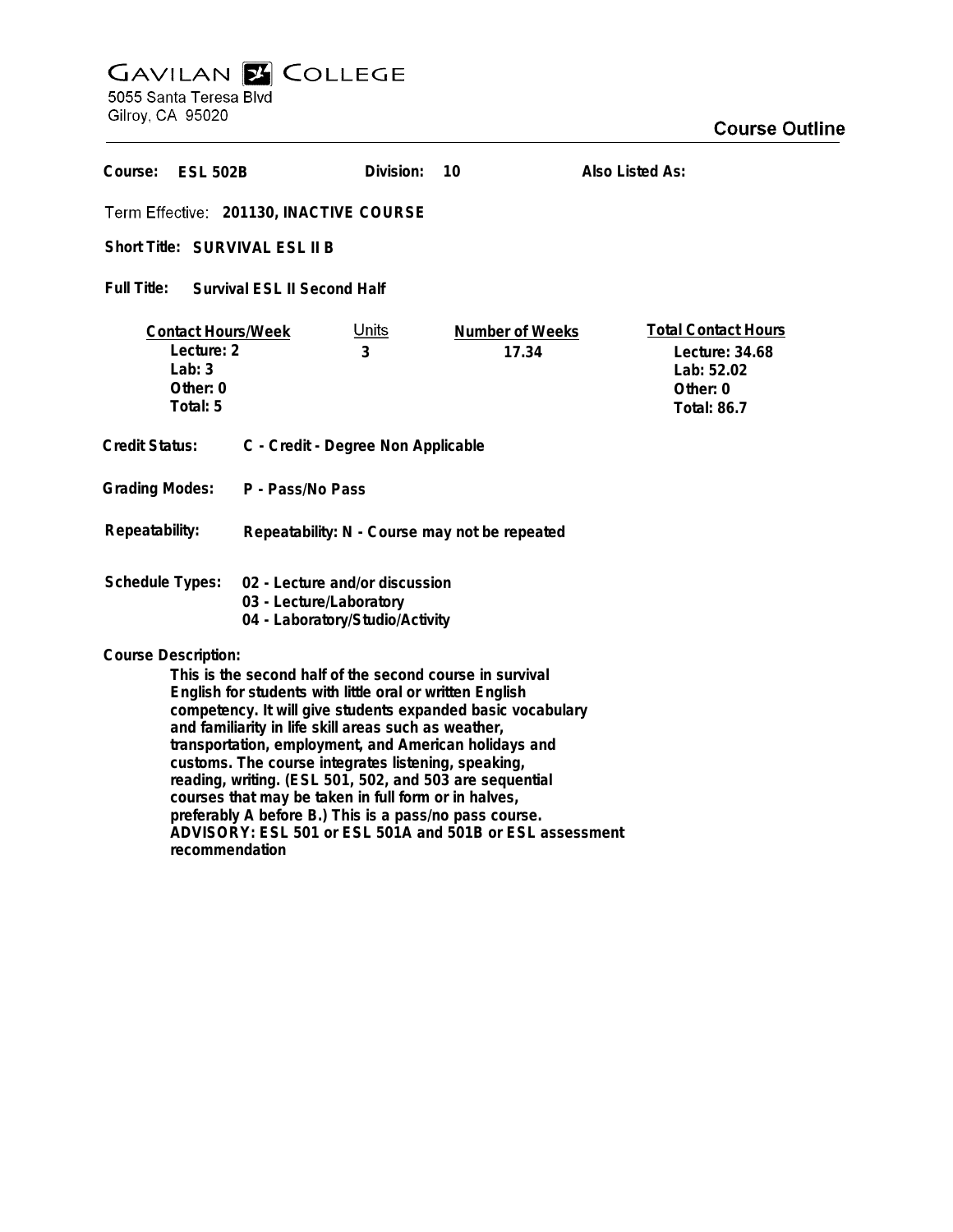**ARTICULATION and CERTIFICATE INFORMATION Associate Degree: CSU GE: IGETC: CSU TRANSFER: Not Transferable UC TRANSFER: Not Transferable PREREQUISITES: COREQUISITES: STUDENT LEARNING OUTCOMES: 1. Use thematic vocabulary and basic grammatical structures studied to communicate in English during classroom activities. ILO: 1, 2, 4 Measure: small/large group discussion, pair activities, oral interviews 2. Ask and answer simple questions about issues that affect their daily lives (employment, civics, U.S. geography, U.S. holidays, healthy lifestyles, library services, reading materials) ILO: 1, 2, 4, 6 Measure: small/large group discussion, pair activities, oral interviews 3. Write simple sentences using thematic vocabulary to express likes, dislikes, personal experiences, etc. ILO: 1, 2, 4 Measure: textbook assignments, written work, homework, tests 4. Read short, easy paragraphs about a variety of themes important to their daily lives. ILO: 1, 2, 4 Measure: textbook assignments, homework, tests 5. Apply thematic vocabulary and basic grammatical structures in real world situations. ILO: 1, 2, 4, 6 Measure: self-evaluation 6. Demonstrate class and study skills necessary for success in next level ILO: 1, 2, 4 Measure: homework, class participation, tests TOPICS AND SCOPE: Inactive Course: 09/27/2010 Note: See Performance Objectives, Out-of-Class Assignments, and Language Skills listed above. WEEK HOURS CONTENT: 1-2 10 Introductory Information: The student will begin by reviewing the use of basic greetings, introductions, and personal data (name, gender, age, marital status, address, phone number, etc.) as well as of classroom vocabulary. Then the basic vocabulary and structures common to the areas of study in ESL 501 will be reviewed: the family, housing, time, clothes/shopping, food, telephone/emergencies, the body/health, hobbies/ activities, the post office, and jobs/occupations.**

**3-6 20 Employment: The student will learn vocabulary related**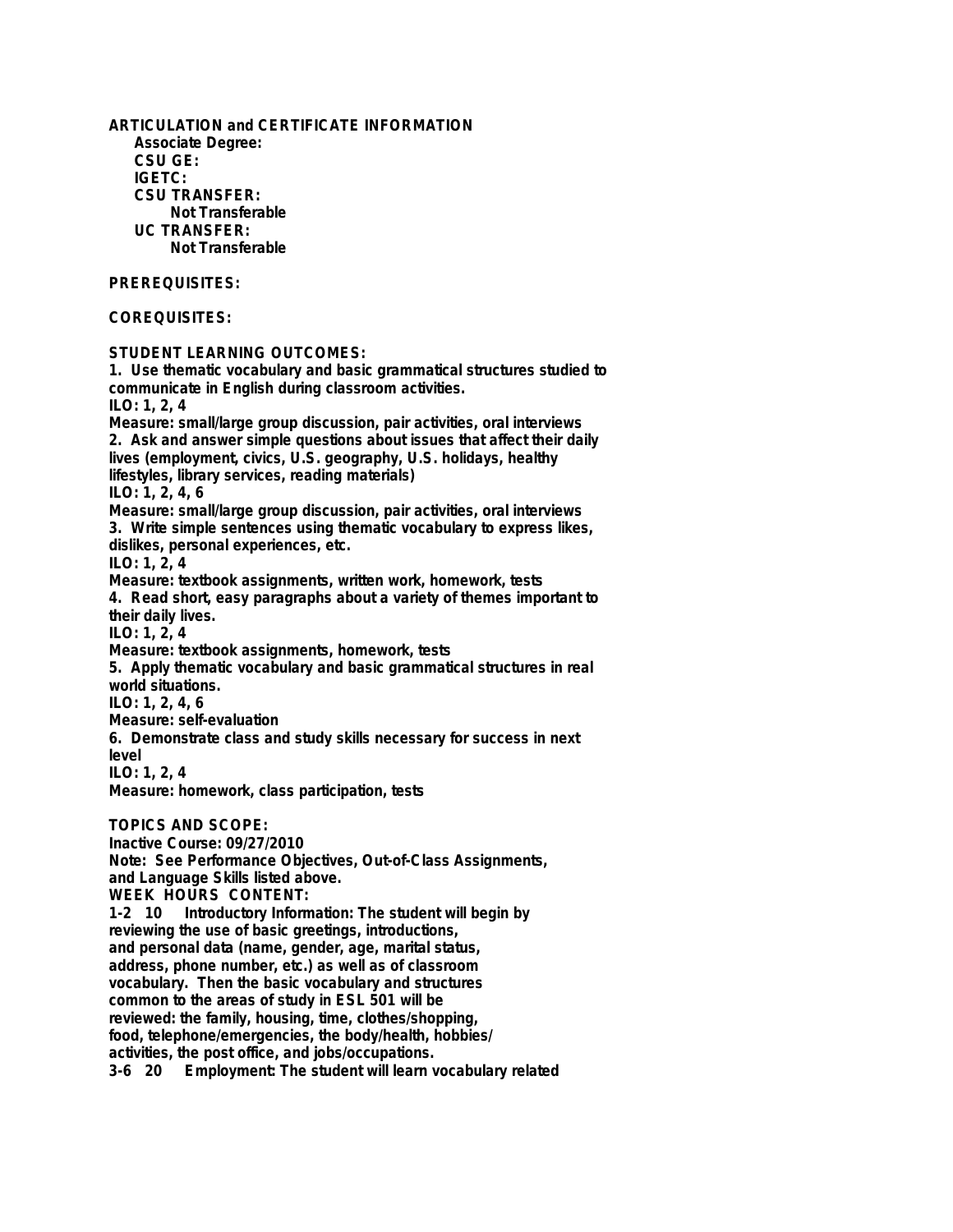**to the topic of employment. The student will be able to name occupations and identify the duties and skills associated with those occupations, describe his/her own job and ask others about their jobs, read a simplified job ad and call to inquire about it, fill out a simple job application, write a very basic resume, and role play a very simple job interview. Communication will focus on being able to inform and ask about employment.**

**7-10 20 Civics/Geography: The student will learn vocabulary related to the basic structure of government in different countries and where other countries are. The student will be able to identify and talk about other students' native countries, states, and cities: locate U.S. states and major cities on a map; describe the U.S. flag and what it represents; have a basic understanding of U.S. government including the constitution and branches of government; learn about famous American presidents and leaders; and be familiar with the basic resources and procedures required to obtain a green card and/or become a U.S. citizen. Communication will focus on being able to discuss government and the basic structure of U.S. government.**

**11-12 10 Holidays: The student will learn vocabulary related to American holidays and customs. The student will become acquainted with American holidays and customs including: Fourth of July, Halloween, Thanksgiving, Christmas, New Year's Day, Marting Luther King Jr. Day, President's Day, Valentines Day, St. Patrick's Day, Easter, etc. The holidays may be studied individually at the appropriate times during the semester. Communication will focus on being able to discuss a variety of American holidays and customs.**

**13-14 10 Healthy Living: The student will learn vocabulary related to healthy living and different lifestyles. The student will be able to recognize the characteristics of a healthy lifestyle, including: proper nutrition, exercise, stress reduction, avoidance of harmful substances, etc., as well as be aware of community resources. Communication will focus on being able to discuss lifestyle and appropriate community resources.**

**15-16 10 Library/Reading: The student will learn vocabulary related to libraries and reading materials. The student will plan a trip to the local library and learn how to obtain a library card, choose appropriate ESL/juvenile books, and read, write, and discuss the material read. Communication will focus on being able to use local library services and choose appropriate materials.**

**17 5 Review: The student will review common vocabulary and structures common to important areas of daily life learned in the semester to connect areas to one**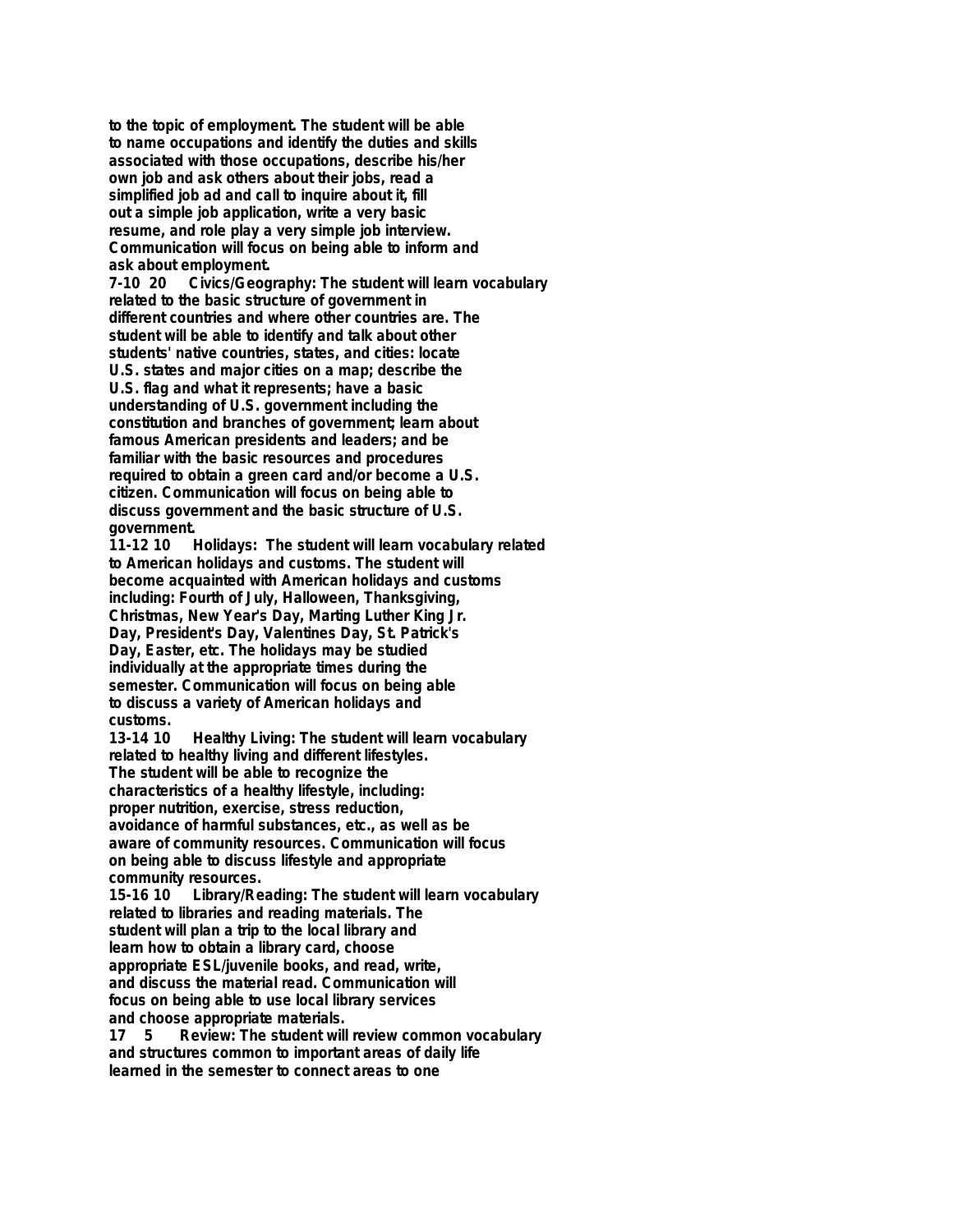**another and raise self-awareness of ability to communicate more spontaneously in these different areas.**

**Final Exam See Course Objectives.**

## **METHODS OF INSTRUCTION:**

**Students are taught the English language through a variety of activities that include: conversations, role playing, dialogs, reading, writing practice, and dictation. All activities are based on thematic topics of immediate use for beginning-level students who need to get basic communicative competence in English. A few suggested methods are TPR (Total Physical Response), the Natural Approach, teh Communicative Approach, Cooperative Learning, and Experiential Learning. METHODS OF EVALUATION: The types of writing assignments required: Written homework The problem-solving assignments required: Homework problems Quizzes Exams Other: Oral Evaluations The types of skill demonstrations required: Class performance Other: Conversation groups/language lab (computers/tapes) The types of objective examinations used in the course: Matching items Completion Other category: Dictation, writing practice, class participation The basis for assigning students grades in the course: Writing assignments: Problem-solving demonstrations: 40% - 50% Skill demonstrations: 10% - 15% Objective examinations: 15% - 20% Other methods of evaluation:** 

**REPRESENTATIVE TEXTBOOKS:**

**Brown, ^uNew Vistas I^s, Longman, 1999 Maurer/Schoenberg, ^uTrue ColorsI^s, Longman, 1997 Burton/Maharg, ^uGoing Places II^s, Prentice Hall Regents, 2000 Molinsky/Bliss, ^uWord by Word Basic Picture Dictionary^s, Prentice Hall Regents, 2000 Shapiro/Adelson-Goldstein, ^uThe Oxford Picture Dictionary^s, Oxford University Press, 2000 Weinstein/Huizenga, ^uCollaborations Beginning II^s, Heinle and Heinle, 2001 Foley, ^uGrammar in Action, Book I^s, Heinle and Heinle, 2000 Savage, ^uCrossroads Cafe^s, Heinle and Heinle, 1996**

**SUPPLEMENTAL DATA: Basic Skills: B Classification: B Noncredit Category: Y**